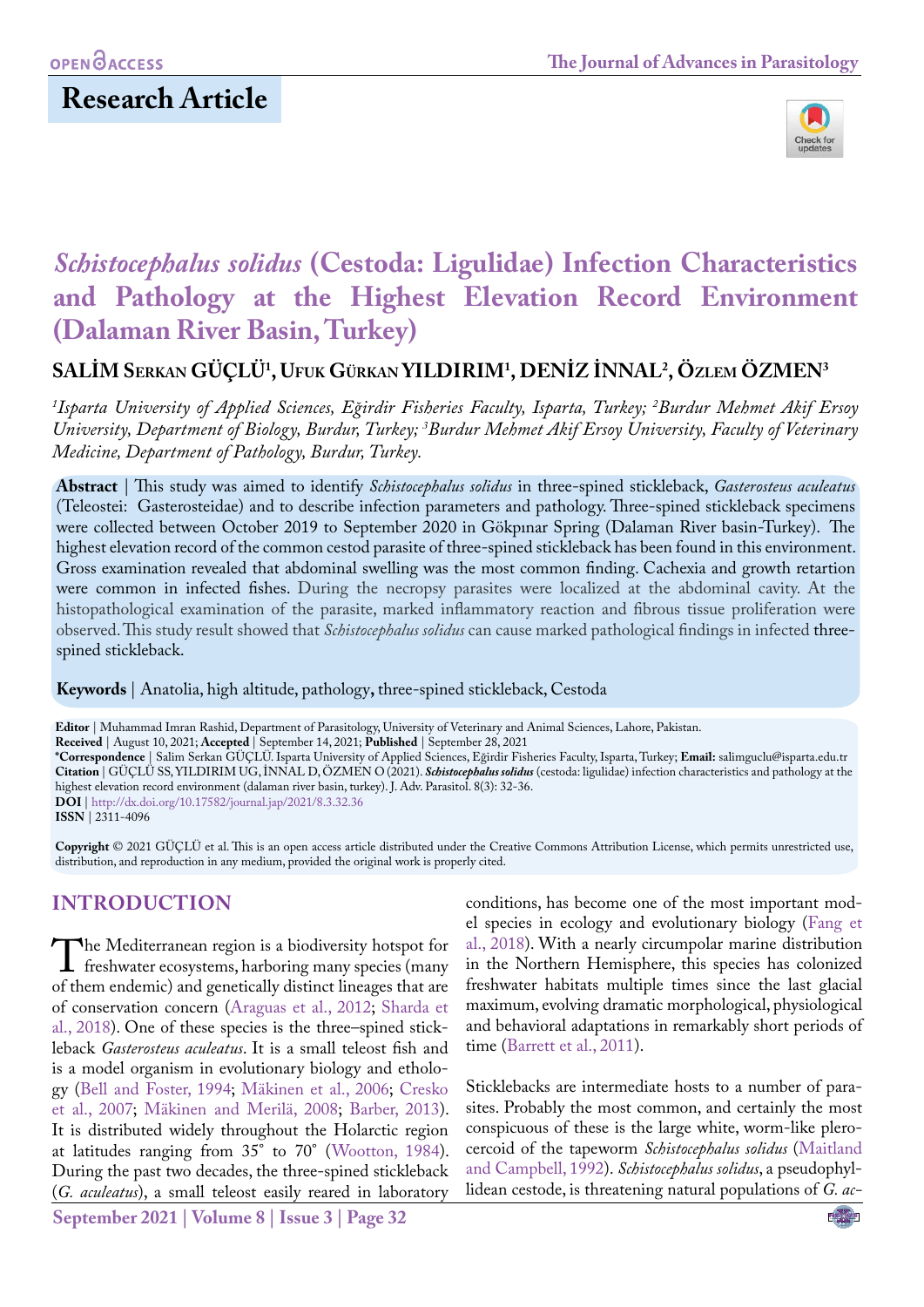*uleatus*. This tapeworm belongs to the Cestoda family of obligate parasitic tapeworms. Copepods and three-spined sticklebacks (*G. aculeatus*) are the first and second intermediate hosts, respectively, and piscivorous birds are the definitive hosts ([Clarke, 1954;](#page-4-7) [Dubinina, 1980](#page-4-8)). Sticklebacks become infected by eating the copepod crustaceans that themselves heve been infected by ingesting the tapeworm eggs. These are released into the water from the faeces of a predatory bird, such as a gull, which is the final host-itself having been infected by swallowing an infected, probably disabled or dying, stickleback ([Maitland and Campbell,](#page-4-6) [1992](#page-4-6)). The parasite has various effects on the physiology, phenotype, and behavior of its host ([Hahn, 2020](#page-4-9)). The three-spined stickleback *S. solidus* host-parasite system has become an important model in experimental parasitology and is increasingly used to investigate a wide range of questions about host-parasite interactions and co-evolution [\(Barber and Scharsack, 2010\)](#page-3-3).

Although plerocercoids of the *S. solidus* are common parasites of three-spined sticklebacks throughout the geographical range of the fish, there is no report from Turkey. There is little information regarding the parasitic infections of three-spined sticklebacks in different regions of Turkey ([Özer, 2003](#page-4-10); [Öztürk and Özer, 2014](#page-4-11); [Öztürk and Özer,](#page-4-12) [2019](#page-4-12)). *Schistocephalus solidus* is a fairly common species; however, little is known about its altitudinal range. It lives in marine, brackish and inland water systems. The goal of this research is to add to our understanding of *Schistocephalus solidus* by reporting the species' highest elevation record. This paper's second goal is to give infection parameters. The third goal of this research is to assess the histological alterations that have occurred.

## **MATERIALS AND METHODS**

The care of experimental animals was consistent with the Republic of Turkey animal welfare laws, guidelines and policies approved by Isparta University of Applied Sciences Local Ethics Committee for Animal Experiments (permit reference number 2020/001). The study was carried out in Gökpınar Spring (Dalaman River basin-Turkey) (37°20´37.3ʺN, 29°26´38.3ʺE - altitude: 850 m). Monthly samples were carried out in October 2019 and September 2020 with drift nets of tulle of 2 mm mesh size and 888 individuals were caught from Gökpınar Spring. Specimens of three-spined sticklebacks were placed in a well aerated 20 lt aquarium filled with stream water. The fish were maintained in the aquarium for 2-3 hours and subsequently anaesthetized by MS-222. The total length was measured and sex determined at necropsy by macroscopic investigation. During the dissection, abdominal cavity and visceral organs were examined separately under a dissecting microscope. Morphological identification of parasites

was performed following by [Chubb et al. \(1987\)](#page-4-13). The parasite has been identified as *Schistocephalus solidus.*

Prevalence and mean intensity were calculated by [Bush et](#page-4-14)  [al. \(1997\)](#page-4-14). During the dissection fish samples totally fixed in 10% neutral buffered formalin for 2 days. After fixation fish samples were placed to the tissue processing cassettes. Then samples were routinely processed by an automatic tissue processor (Leica ASP300S, Wetzlar, Germany). For tissue processing, samples dehydrated in ascending grades of ethanol, cleared in xylene, and embedded in paraffin wax. Afterward, serial sections of the paraffin blocks (5 μm thickness) were cut by using a rotary microtome (Leica RM 2155; Leica Microsystems, Wetzlar, Germany). Sections were stained with hematoxylin and eosin (HE) and examined using a light microscope. Microphotography was performed using the Database Manual Cell Sens Life Science Imaging Software System.

## **RESULTS**

The total length of three-spined sticklebacks individuals varied between 1.38 and 7.08 cm, while the weight values ranged between 0.014 and 4.85 grams. Among the total number of 888 specimens of three-spined sticklebacks examined for parasite presence, 30 fish were infected with cestode *Schistocephalus solidus* [\(Figure 1](#page-2-0), [Table 1\)](#page-2-1). The prevalence of infection was 3.38 % (sexes combined), while the mean intensity of infection during the study was 1.1 parasites per fish. The highest prevalence and mean intensity (5.83 % and 1.14 parasites/fish) was recorded in male host individuals ([Table 1](#page-2-1)). Cestode infection was highest in summer (4.98%) and lowest in winter (1.41%) ([Table 2](#page-2-2)). Abdominal swelling was the most common finding during the gross examination. Plerocercoids were found in free form in the abdominal cavity. Generally, a single plerocercoid was encountered, while more than one parasite was found in some fish. The very prominent tegument of the plerocercoid was elongated like a sawtooth from front to back at longitudinal sections ([Figure 2](#page-2-3)). At the transversal sections the outer layer of the parasite was smooth. Microscopic protrusions were observed on the tegument. At least 4 circularly and longitudinally muscle layers were observed from inner to outer side of the plerocercoid. On the serosal surfaces of the organs of the fish that touched the parasite, vascular hyperemia and inflammatory cell infiltrations, mostly of mononuclear cells, were observed [\(Figure 3\)](#page-2-4).

## **DISCUSSION**

Due to the importance of *S. solidus* for zoogeographic distribution of three-spined sticklebacks, this paper presents a new record of a specific cestode parasite of three-spined sticklebacks in Turkey. *S. solidus* has been found at various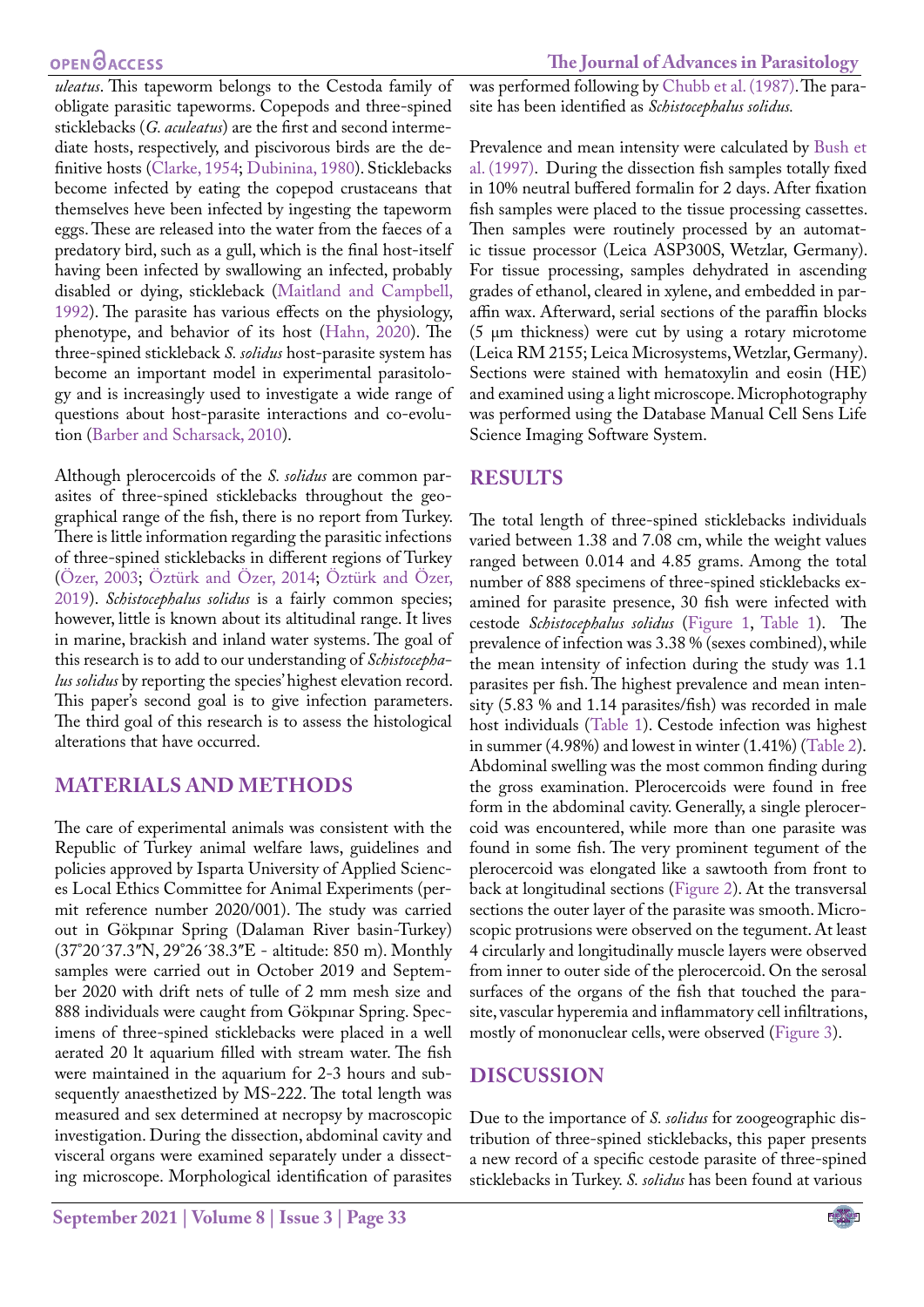<span id="page-2-1"></span>

| <b>Sex</b> | TL-cm<br>$(min-max)$    | $W-g$<br>(min-max)       | N   | N' | P    | Int. |
|------------|-------------------------|--------------------------|-----|----|------|------|
| Immature   | 2.78<br>$(1.38 - 3.96)$ | 0.26<br>$(0.014 - 0.71)$ | 265 | 3  | 1.13 |      |
| Female     | 5.05<br>$(2.25 - 7.08)$ | 1.92<br>$(0.14 - 4.85)$  | 233 | 6  | 2.58 |      |
| Male       | 4.17<br>$(2.44 - 6.38)$ | 0.96<br>$(0.15 - 3.84)$  | 360 | 21 | 5.83 | 1.14 |
| Total      | 3.99<br>$(1.38 - 7.08)$ | 1.01<br>$(0.014 - 4.85)$ | 888 | 30 | 3.38 | 1.1  |

 $N$  = total number of hosts examined;  $N'$  = number of infected fishes;  $P$  = prevalence;

Int = mean intensity of infection; TL= Total Length; W= Weight

<span id="page-2-2"></span>

| Table 2: Seasonality of infection and mean infection intesity for S. solidus in G. aculeatus hosts |  |  |
|----------------------------------------------------------------------------------------------------|--|--|
|----------------------------------------------------------------------------------------------------|--|--|

| N   | N'                                                                                                              | D                                                     | <b>Total</b>   | Int.                                             |
|-----|-----------------------------------------------------------------------------------------------------------------|-------------------------------------------------------|----------------|--------------------------------------------------|
| 142 |                                                                                                                 | 1.41                                                  | ∠              |                                                  |
| 172 |                                                                                                                 | 3.49                                                  |                |                                                  |
| 261 | 13                                                                                                              | 4.98                                                  | 16             | 1.23                                             |
| 313 |                                                                                                                 | 2.88                                                  |                |                                                  |
| 888 | 30                                                                                                              | 3.38                                                  | 33             | 1.1                                              |
|     | the contract of the contract of the contract of the contract of the contract of the contract of the contract of | $\sigma_1$ $\sigma_2$ $\sigma_3$ $\sigma_4$<br>$\sim$ | <b>Service</b> | $\sim$ $\sim$ $\sim$ $\sim$ $\sim$ $\sim$ $\sim$ |

N = total number of hosts examined; N' = number of infected fishes; P = prevalence; Int = mean intensity of infection



**Figure 1:***G. aculeatus* individual infected with *Schistocephalus solidus*, 46.24 mm TL, May 2020 (*S. solidus*, circled in red.)

<span id="page-2-3"></span><span id="page-2-0"></span>

**Figure 2:** A plerocercoid (thick arrow) in abdominal cavity of the fish, near the intestine (thin arrow) of the host, HE, Bar=200µm.



**Figure 3:** Serosal surface of the fish intestine, hyperemia of the vessels (thin arrow) and inflammatory cell infiltration (thick arrows) near the plerocercoid (arrow head), HE, Bar=50µm.

<span id="page-2-4"></span>elevations. The parasite was found at the highest altitude in the globe in the research location.

The prevalence of *S. solidus* in three-spined sticklebacks in this study (3.38 %) is lower than from other studies performed in Palearctic region[. Bergersen \(1996\)](#page-3-4) found from 18% to 92% infected sticklebacks in freshwater localities in Greenland. [Zander \(2007\)](#page-4-15) found a maximum of 14% sticklebacks infected with *S. solidus* in the Baltic Sea. Prevalence of *S. solidus* in the three-spined sticklebacks collected from a Gdynia Marina (Poland) was 94.4% at 2008 [\(Morozińska-Gogol, 2011](#page-4-16)). The reported prevalence of *S. solidus* was 54.2% from Puck Bay ([Mačát et al., 2015\)](#page-4-17). Different prevalence values in *S. solidus* infections between the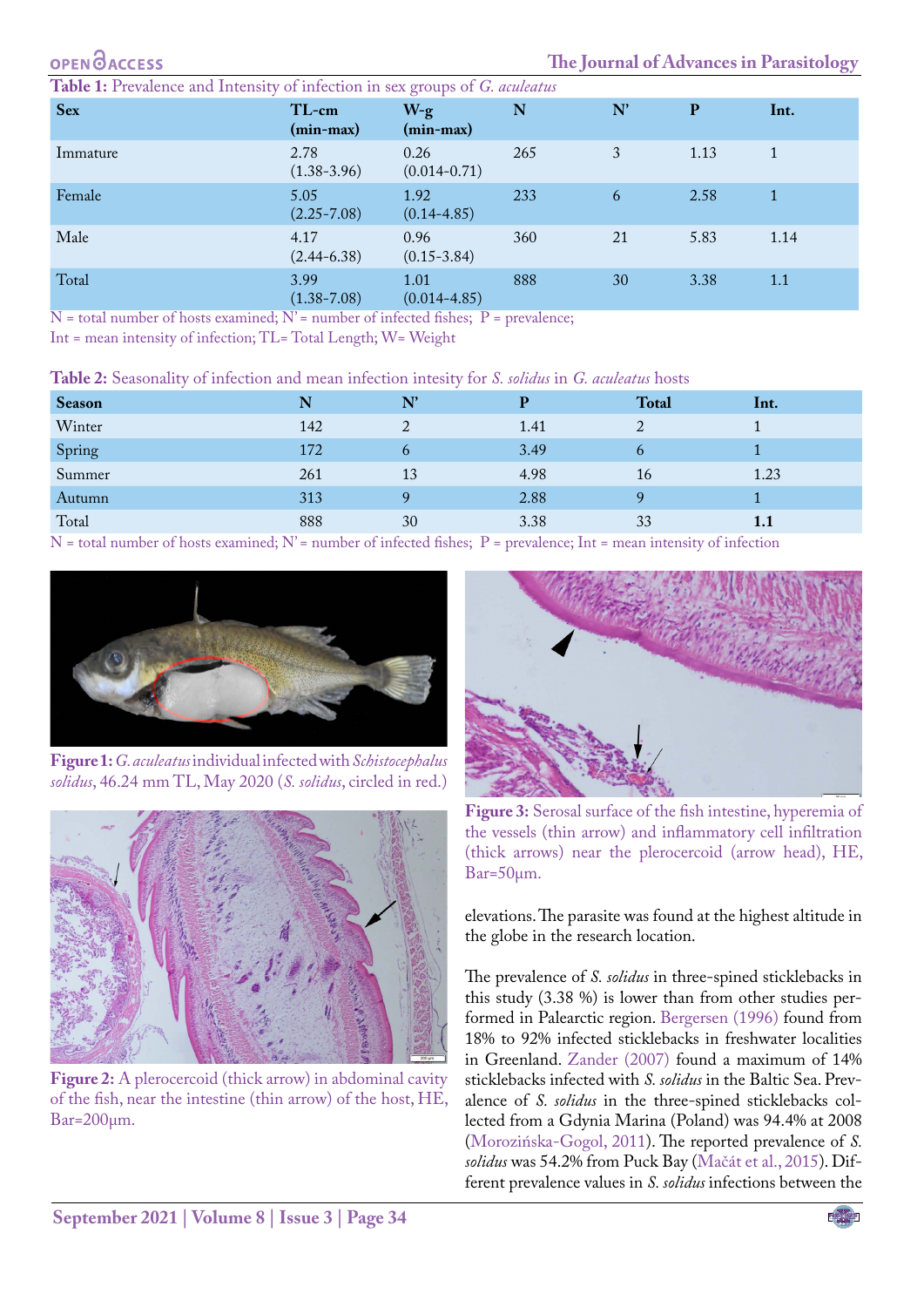#### **OPEN**OACCESS

populations of three-spined sticklebacks may depend on the changing habitat conditions, physiology, immune parameters and health status of the fish. Different fish species infected with numerous parasites. Generally, hosts show no or little symptoms due to infection. Sometime clinical symptoms may occur at the tissue and organ level. Parasites can be localized all tissue or organ, but most common localization areas are abdominal cavity. Inflammatory reaction may occur if parasite remain in tissue for sufficient time. Common pathological findings were lymphocyte and macrophage infiltrations together with fibrous tissue proliferation around the parasite.

In this study, seasonal prevalence and histopathological findings in *G. aculeatus* caused by *S. solidus* was evaluated. The prevalence of the parasite was found higher in summer. At the histopathological examination all of the parasites were localized abdominal cavity. Parasites caused chronic inflammatory reaction characterized by mononuclear cell and macrophage infiltrations together with fibrous capsule around the parasites. This study revealed that *S. solidus* was the most common parasites of three-spined stickleback. This parasite caused clinical, gross and histopathological findings. The comparing the non-infected individuals infected ones were smaller and cachectic.

In fishes, parasitic infestations commonly occurs, prevalence of the infection may be higher in wild populations than cultured individuals [\(Roberts, 2012](#page-4-18)). Numerous parasites are reported in different fish species ([Roberts, 2012](#page-4-18)). Pathology related the parasites, usually a combination of clinical signs, gross and histopathological findings of tissues and organs. Most of the parasites and reactions related the parasites can be identified during the hematoxylin and eosin stained sections [\(Bruno et al., 2006\)](#page-3-5). Host responses against to parasites are important to evaluate parasite pathogenicity and it is generally assessed by histopathological examination ([Yildiz et al., 2004\)](#page-4-19). In addition, slight to marked abdominal swelling observed in infected fishes' gross examination, this study finding indicated that *S. solidus* caused marked inflammatory reaction in three-spined stickleback. But the inflammatory reaction was commonly composed mononuclear cells indicating the chronical inflammation. These findings showed that this parasite can persist for a long time without causing fish death.

Parasitic infections are generally chronic and slightly effect the host ([Feist and Longshaw, 2005](#page-4-20); [Bourque et al., 2006](#page-3-6)). Acute parasitic enfestations can cause high mortalities. Environmental factors such as temperature and dissolved oxygen concentration are the most important factors for parasitic infections ([Feist and Longshaw, 2008\)](#page-4-21). In this study, especially small number of parasites not caused the mortality according to gross and histopathological findings. Present study findings indicate that *S. solidus* may be

cause reduced condition or slower growing rate but it were not highly fatal parasitic infection for *Gasterosteus aculeatus*.

The habitat for the study is spring water. For this reason, the water temperature is almost constant. The high rate of infection during the summer months depends on day length rather than water temperature. Besides, the presence of kingfisher (*Alcedo atthis*) in the habitat environment has been determined. [Webster et al. \(2011\)](#page-4-22) stated that kingfishers are the predators of *G.aculeatus*, while [Raven \(1986\)](#page-4-23) stated that *G.aculeatus* constitute the majority of the food of kingfishers. These data also pose the risk of migration of the parasite to different habitats through birds.

In conclusion, the first record of *S.solidus* being seen in three-spined sticklebacks in Turkey is given in this study. It was also identified as an infected at the highest altitude.

# **CONFLICTS OF INTEREST**

The authors have declared no conflict of interest.

# **AUTHORS CONTRIBUTION**

The authors contributed equally.

#### **REFERENCES**

- <span id="page-3-0"></span>• Araguas R, Vidal O, Pla C, Sanz N (2012). High genetic diversity of the endangered Iberian three–spined stickleback (*Gasterosteus aculeatus*) at the Mediterranean edge of its range. Freshwater Biol. 57: 143–154. [https://doi.](https://doi.org/10.1111/j.1365-2427.2011.02705.x ) [org/10.1111/j.1365-2427.2011.02705.x](https://doi.org/10.1111/j.1365-2427.2011.02705.x )
- <span id="page-3-2"></span>• Barber I (2013). Sticklebacks as model hosts in ecological and evolutionary parasitology. Trends Parasitol. 29: 556–566. <https://doi.org/10.1016/j.pt.2013.09.004>
- <span id="page-3-3"></span>• Barber I, Scharsack JP (2010). The three-spined stickleback - Schistocephalus solidus system: an experimental model for investigating host-parasite interactions in fish. Parasitology. 137(Special issue 3): 411-424
- • Barrett RD, Paccard A, Healy TM, Bergek S, Schulte PM, Schluter D, Rogers SM (2011). Rapid evolution of cold tolerance in stickleback. Proceedings of the Royal Society B. Biolog. Sci. 278: 233–238[. https://doi.org/10.1098/]( https://doi.org/10.1098/rspb.2010.0923 ) [rspb.2010.0923]( https://doi.org/10.1098/rspb.2010.0923 )
- <span id="page-3-1"></span>• Bell M, Foster S (1994). The Evolutionary biology of the threespine stickleback. Oxford University Press, New York.
- <span id="page-3-4"></span>• Bergersen R (1996). Sticklebacks from Greenland. J. Fish Biol. 48(4): 799–801. [https://doi.org/10.1111/j.1095-8649.1996.](https://doi.org/10.1111/j.1095-8649.1996.tb01474.x ) [tb01474.x](https://doi.org/10.1111/j.1095-8649.1996.tb01474.x )
- <span id="page-3-6"></span>• Bourque JF, Dodson JJ, Ryan DAJ, Marcogliese DJ (2006). Cestode parasitism as a regulator of early life-history survival in an estuarine population of rainbow smelt *Osmerus mordax*. Marine Ecology Progress Series. 314: 295–307[. https://doi.]( https://doi.org/10.3354/meps314295 ) [org/10.3354/meps314295]( https://doi.org/10.3354/meps314295 )
- <span id="page-3-5"></span>• Bruno DW, Nowak B, Elliot DG (2006). Guide to the identification of fish rotozoan and metazoan parasites in